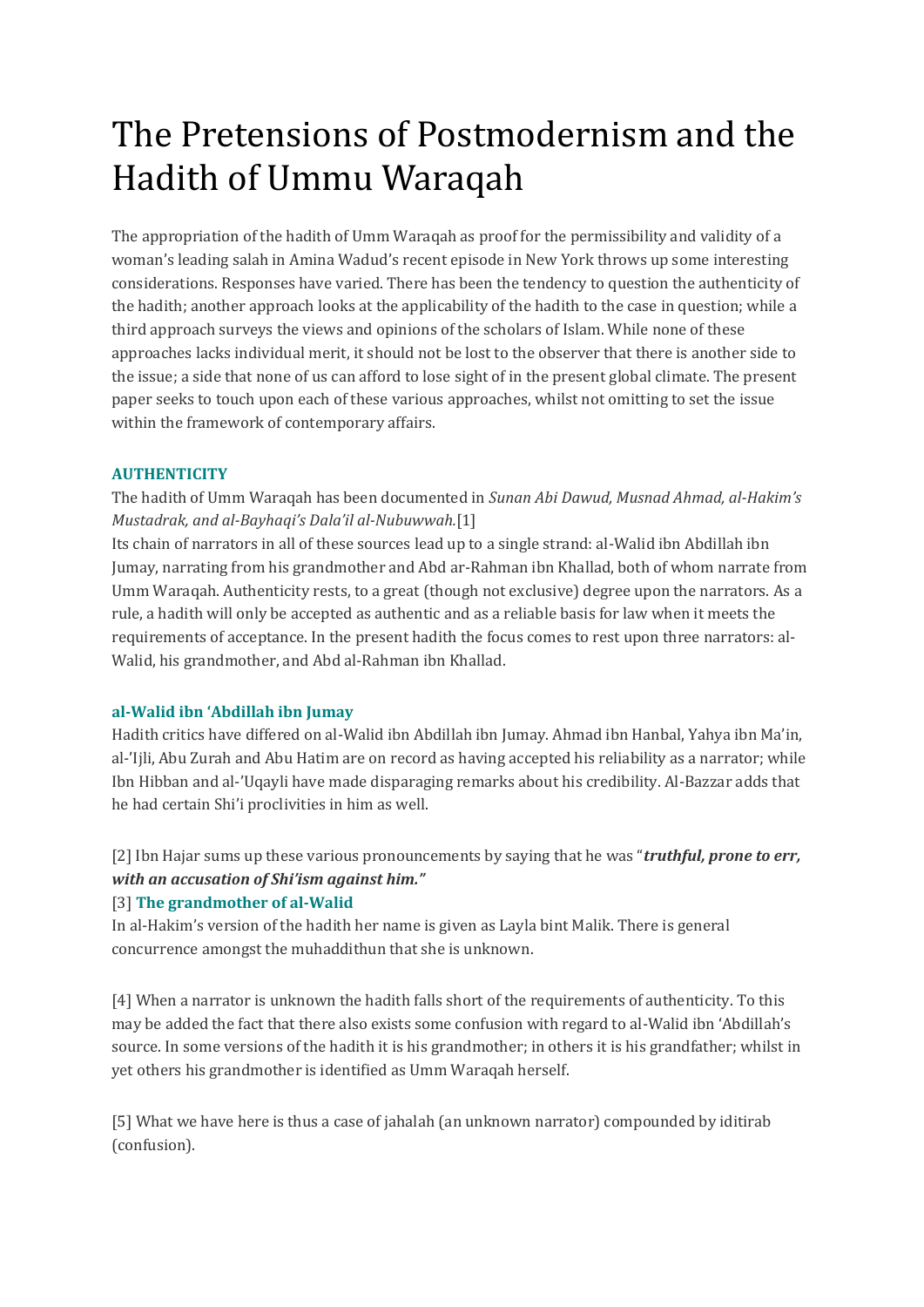#### **'Abd al-Rahman ibn Khallad**

In 'Abd al-Rahman ibn Khallad we have another example of an unknown entity. His name appears nowhere in hadith literature except in this narration of Walid ibn 'Abdillah ibn Jumay. Ibn al-Qattan states that his condition is unknown, leading Ibn Hajar to conclude that he is majhul al-hal (a less serious case of jahalah that would pass as acceptable to some scholars).

[6] A recent recension of Ibn Hajar avers, however, that this is not a case of jahalat al-hal, but one of jahalat al-'ayn, which is considerably more serious.

#### [7] **Missing links**

Over and above the disparaging claims that have been made about the above narrators, there is another issue which has a bearing upon the acceptability of the hadith. Hafiz Ibn Hajar al-Asqalani points out that the form in which the chain of the hadith appears in the common sources hides another issue that impugns its authenticity. Neither Walid ibn 'Abdillah's grandmother (or grandfather), nor 'Abd al-Rahman ibn Khallad have received this hadith from Umm Waraqah directly. Ibn al-Sakan and Ibn Mandah have recorded the hadith via Layla bint Malik (who is Walid's grandmother), from her father, from Umm Waraqah; while Abu Nu'aym records it via Walid, from his grandmother, from her mother, from Umm Waraqah. 'Abd al-Rahman ibn Khallad too, is on record as having received the hadith, not from Umm Waraqah directly, but though an unknown intermediary.

#### [8] **Summary**

Opinions have differed around this hadith. Objectivity and honesty demand that both opinions be stated here. Some have looked upon it as a case of a questionable narrator (Walid ibn 'Abdillah ibn Jumay) narrating from two unknown narrators, and have therefore concluded that the hadith is not reliable. A more lenient opinion asserts that the questionable narrator is reliable to most critics, while the two unknown narrators corroborate one another. They therefore claim that the hadith is hasan li-ghayrihi, indicating an intrinsic weakness augmented by corroboration. The corroboration, however, is a case of internal corroboration (*mutaba'ah*) and not external (*shahid*). In other words, this hadith is not supported by any other independent and separate hadith, but merely by the fact that Walid ibn 'Abdillah happens to narrate it from two persons. Al-Hakim al-Naysaburi has conclusively negated the existence of any other hadith on this issue.

[9] What this lenient position overlooks is the issue of missing links in the chain. Such missing links constitute a major problem. We have no idea whatsoever about the personality, and consequently of the reliability, of the missing persons. An objective appraisal of the state of the hadith cannot fail to take this hidden defect (termed an *'illah* in hadith terminology) in consideration. One of the 5 essential requirements of authenticity is that the hadith should be free from such defects. In the final analysis, the hadith of Umm Waraqah falls short in authenticity, and has to be dismissed as authoritative grounds upon which to formulate law.

#### **APPLICABILITY**

Applicability, of course, will only come into play if it is accepted that the hadith is acceptable. Assuming therefore that it is in fact a reliable hadith, the question that should next be asked is whether it does actually indicate what it is claimed to indicate: that it is fully permissible and valid for a woman to lead males in salah. The core of this claim rests upon the part of the hadith which reads: *"He (i.e the Prophet sallallahu 'alayhi wasallam) ordered her (Umm Waraqah) to lead the*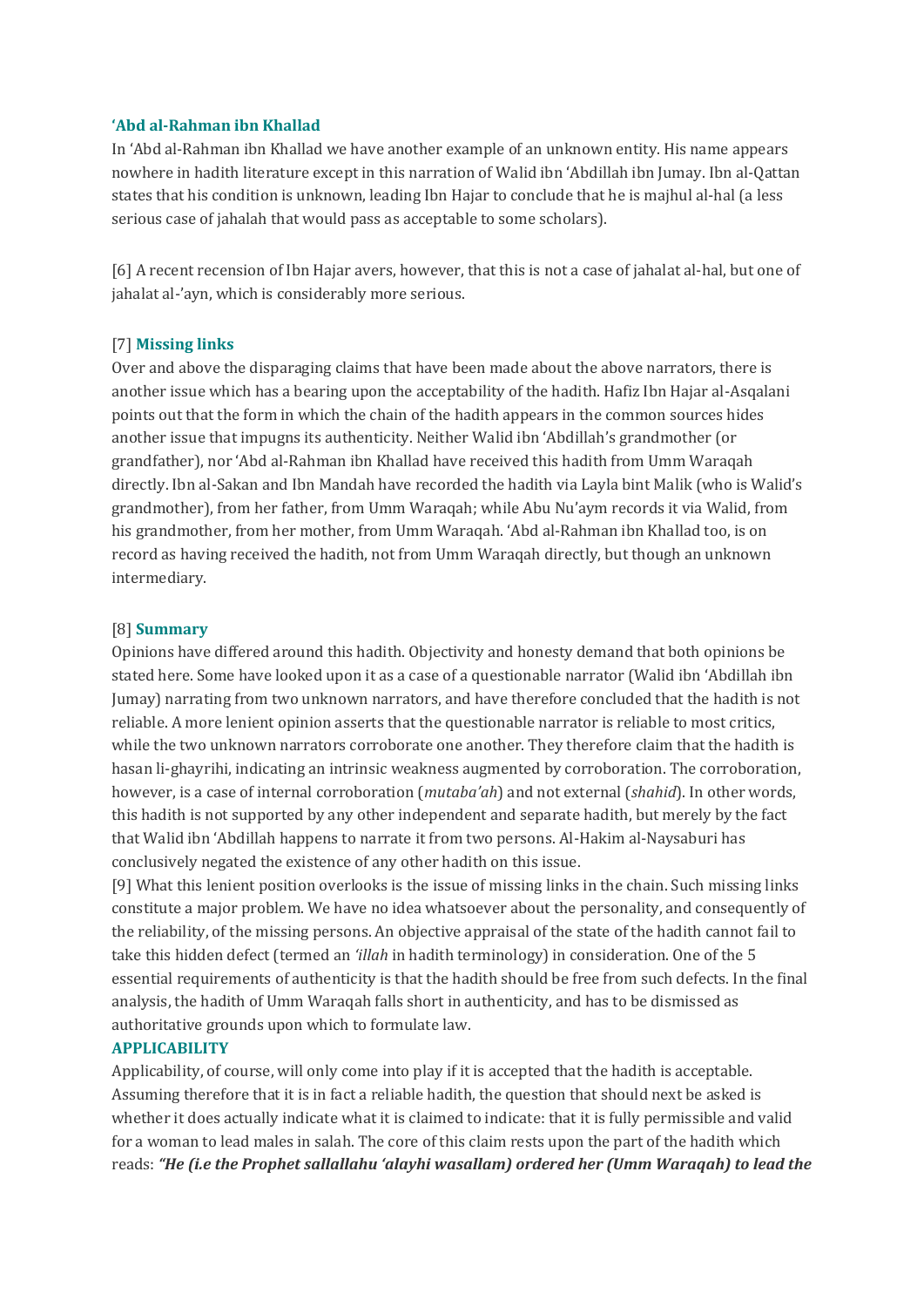*people of her house (dar) in prayer."* There is no express mention of which individuals constituted the members of her household. There is no mention of a husband, father or son. All that exists is the fact that the hadith makes mention of the fact that the Prophet sallallahu 'alayhi wasallam appointed a male person to be her muadhdhin. This has led some persons into the claim that Umm Waraqah led at least one male in salah. The hadith, however, does not state that. It doesn't state that the muadhdhin actually made his salah behind Umm Waraqah. To assert that would be an assumption into the text, and not the text itself. Assumptions of this nature should never be done subjectively, but in consideration of objective factors known to us through other texts. The first such factor would be the insistence of the Prophet sallallahu 'alayhi wasallam upon congregational salah in the masjid. Well known are the ahadith on his extreme annoyance at certain persons performing salah at home, to the point that he threatened to burn down their houses.

[10] Equally well known is the case of the blind man who came seeking permission to perform his salah at home. After initially granting him permission to do so, Rasulullah sallallahu 'alayhi wasallam recalled him and asked him if he could hear the adhan. When he answered in the affirmative, he ordered him to attend the congregational prayer in the masjid.

[11] It has also been stated that in the time of the Prophet sallallhu 'alayhi wasallam the only male to stay away from the congregational prayer would be an open hypocrite or a severely ill person.

[12] Such a severe attitude against the performance of salah away from the congregation in the masjid, leaves us with very little option but to assume that even the muadhdhin of Umm Waraqah was ordered to make adhan for her, but perform his salah in the masjid with the Prophet sallallahu 'alayhi wasallam and the rest of the Companions. Any other assumption flies blatantly in face of what is reliably known to us of the attitude of the Prophet sallallahu 'alayhi wasallam and the practice of the community at Madinah. In short, there exists ambiguity in the text of this hadith. As it stands it carries the possibility that the people who prayed behind Umm Waraqah included males; and it carries the other possibility that they were exclusively females. A cardinal rule with regard to dealing with textual ambiguity is that consideration must be given to surrounding evidence. Ignoring the surrounding evidence of attitudes and environment can only be said to be subjective, and therefore, worthy of dismissal. As for the argument that the word dar refers to the entire neighbourhood, it rests upon an even flimsier basis. The literal meaning of the word dar, as opposed to bayt, is that the word dar applies to the entire structure, consisting of walls, rooms and inner courtyard, while bayt refers to the individual rooms within the dar. The extension of the word dar to an entire neighbourhood is figurative (majaz), and opting for a figurative reading without advancing compelling objective reason is once again a subjective ploy. The words dar and bayt are used in the very same hadith in a way that puts paid to any such extension. Umm Waraqah was eventually murdered by two of her slaves. 'Umar's discover of the body of Umm Waraqah after her murder is recorded by Ibn al-Sakan as follows:

[13]"In the morning `Umar [r`a] said: I By Allah I did not hear the recital of my aunt Ummu Waraqah. He entered her 'dar'and when he did not see anything amiss, he entered her 'bayt' and found her wrapped in a qatifah to the side of the the 'bayt'."

## **OPPORTUNISM OF POST-MODERNISM**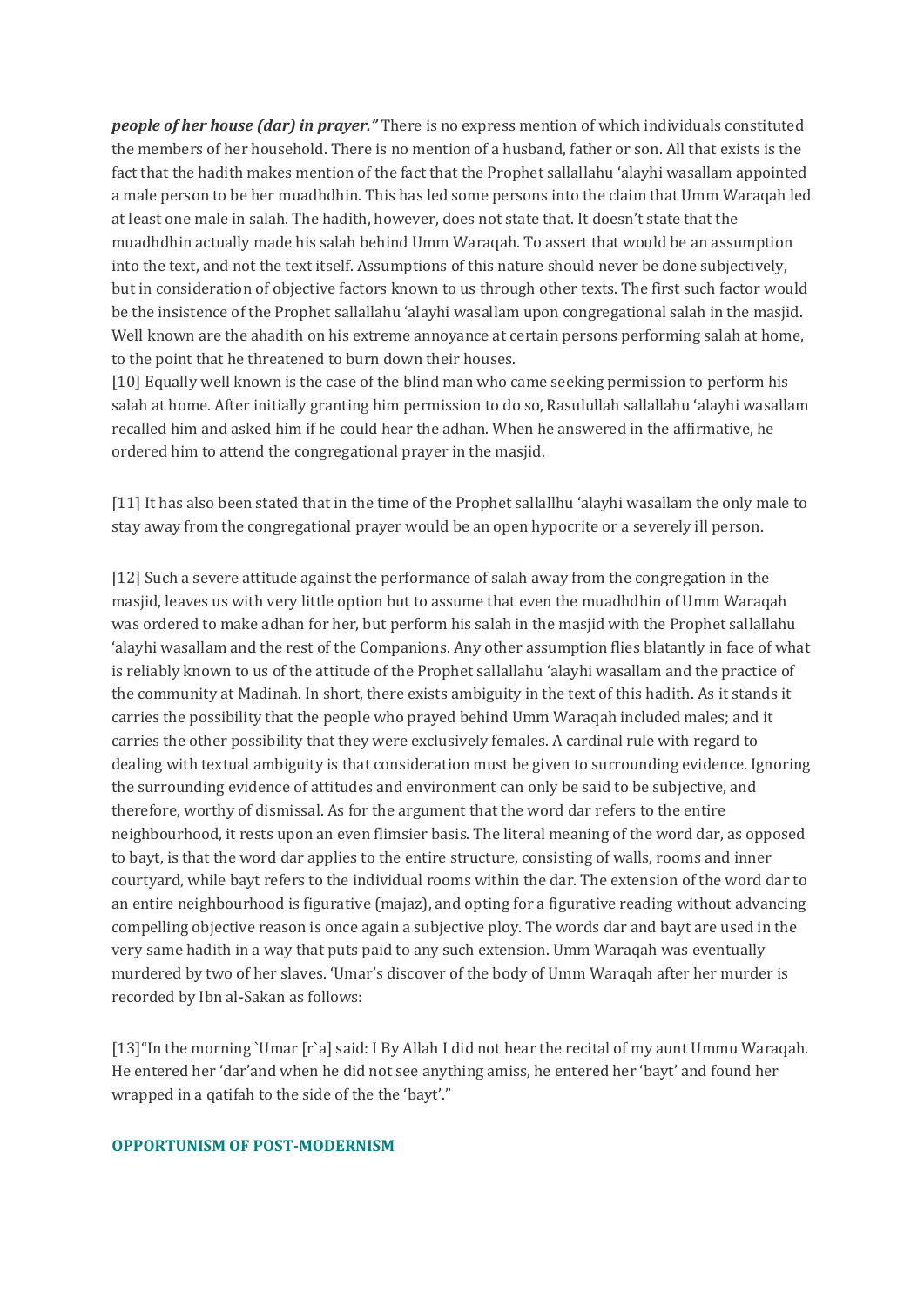It appears from the way in which the hadith of Umm Waraqah has been appropriated and brandished in the case of Amina Wadud's Jumu'ah adventure, that she and her ilk actually subscribe to the authority of Hadith and Sunnah. A more careful reading of her writings and the attitude towards Hadith as reflected in them points to something more sinister at work here. Amina Wadud is a feminist. That much is as clear as daylight. In the course of her career as an Islamic feminist, she has encountered three sorts of obstacles: cultural attitudes, Quranic verses, and Prophetic ahadith. The first (cultural attitudes) she has dismissed with more than contempt. When it came to verses from the Quran she was more tentative. For many years her attitude has been one of hermeneutical prevarication teetering on the verge, but never quite flipping over into blatant rejection. On Sunday 6 February of this year, just a few weeks before her Jumu'ah adventure, she finally took the plunge. A fellow postmodernist would-be reformer, Tarek Fatah, described the meeting in Toronto in which she finally came out of the closet in the following words: Midway through her speech titled "The Quran, Women and Interpretive Possibilities," Wadud waded into the minefield by addressing some difficult passages of the Quran. Breaking the ultimate taboo in the Muslim narrative, she stated that despite the fact the Quran explicitly asks for cutting off the hands of thieves, she did not agree with the Quran. She said she understood that this was a very difficult subject to talk about, but she would be dishonest to herself if she did not express her views. She maintained that as a Muslim with Allah close to her heart, in all honesty she could not continue with the hypocrisy of lying about how she felt about some verses of the Quran. The basis of her talk was "How to be God's agent (khalifa) on Earth; to be a moral agent of the Creator." In this context, she presented four ways of looking at Qu'ranic verses which Muslims find difficulty dealing with. She identified the four methods as:

- 1. The literal readings of the text,
- 2. The legalistic arguments that constrain how verses are applied,
- 3. Reinterpretation from alternative perspectives, and
- 4. Saying "No to the Qur'an" when one disagrees with it.

Pursuing the last point, she declared that she could not intellectually or spiritually accept some things in the Qur'an, for example some of the hudud (punishments) like the cutting of hands or the permission to beat one's wife. She made it clear that she was denying neither the religion nor the revelation. **"It is the Qur'an,"** she said, **"that gives me the means to say no to the Qur'an."** (Emphasis added.)

This is Amina Wadud's attitude, not towards the Hadith, but towards the Word of Allah, the Quran. She feels herself Quranically justified to reject the authority of the Quran itself when it happens to clash with her feminist agenda. If such is her attitude towards the Quran itself, what expectations can we have for her attitude vis-a-vis the Hadith, rejection of which has always been the premier qualifying requirement for all would-be reformers of the modernistic and postmodernistic hue? Hadith is conspicuously absent from her writings, no doubt on account of the tendency that Hadith has to restrict the interpretive freedom of the Quran's exegete, a freedom which is the very life-force of postmodernistic exegesis.

It can be safely concluded that Amina Wadud dispensed with the legal authority of Hadith and Sunnah a long time ago. When we find her today brandishing the hadith of Umm Waraqah as her reason for believing that a woman may lead the prayer, then it is common sense, and not mere suspicion, which compels us to reject it as a glaring untruth. Amina Wadud does not believe in Hadith. For her to argue on the basis of Hadith is no less incongruous than the Christian missionary who attempts to prove Trinity from the Quran. If Amina Wadud was a believer in Hadith, she would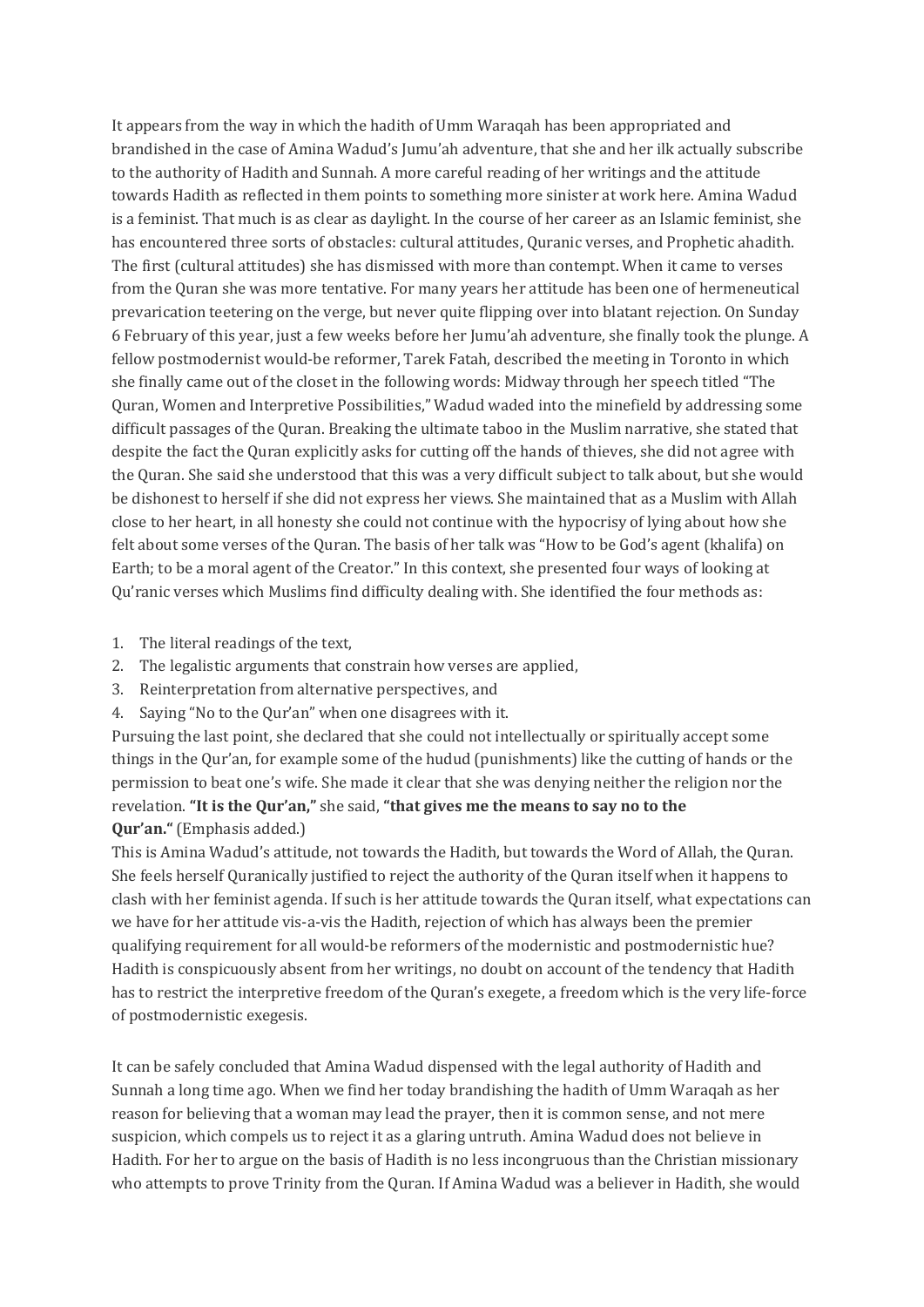have subjected herself to its authority in all those instances where it overrides her feministic prejudices. She would have accepted hadith where it says that the prayer rows of women should be behind those of men. She would have submitted herself to acceptance of all that the authentic hadith literature contains about women. She would have conceded to every case which her feminism would otherwise condemn as unacceptable, biased, oppressive, chauvinistic and masochistic. But not only has she never submitted herself to any such authority; she has simply ignored most of it, in what cannot be interpreted as anything than scornful rejection. Therefore, when we see her and her ilk gloating over the fact that they have reclaimed a right granted by the Prophet 1500 years ago, then we have to assert our own right to ask: what happened to everything else that the Prophet sallallahu alayhi wasallam said? What is it, in the final analysis, that makes the hadith of Umm Waraqah acceptable when all other ahadith are rejected with contempt, and when even the Quran has finally been flung aside? Is it because the hadith has been graded by some as hasan li-ghayrihi? Is it because the hadith is in Abu Dawud's Sunan which is one of the Six Books? Is it because of a consistent methodological approach towards hadith?

Each of these questions can only be answered in the negative. Amina Wadud's appropriation of the hadith of Umm Waraqah is an entirely opportunistic one. She uses the hadith because it serves her cause, and not because Hadith has any inherent authority. In illustration of this fact, let us consider the following: The hadith goes on to state that two of Umm Waraqah's slaves murdered her, on account of which they were brought to justice and put to death by crucifixion. Would Amina Wadud or any of her enthusiastic supporters support this form of punishment? After all, it forms part of the very same hadith which they are euphorically brandishing in support of their Jumu'ah adventure. On the contrary, the only response which can be expected would be one that reads something like, although the hadith explicitly prescribes death by crucifixion for such murderers, I do not agree with the hadith. Thus the first part of the hadith is fine, while the second part is met with blunt rejection. A woman asked the Prophet sallallahu 'alayhi wasallam for permission to join the military expeditions as a nurse to the sick. He replied, "Stay in your house; Allah will grant you martyrdom." Does the command to stay at home, and the implicit refusal for her to join military expeditions as a nurse smack of sexist discrimination to Amina Wadud and her followers? If it does, they had better take care how they respond. Before saying things like "we cannot intellectually or spiritually accept such things" they should take note that the woman who asked that permission is our same Umm Waraqah, and the hadith is the very same hadith in Sunan Abi Dawud. But this was the part about which they were not informed. A similar attitude was once upon a time displayed by the Jews in Madinah. To such recalcitrants Allah said: *"Oh those who believe, enter fully in the covenant of Allah and do not follow in the footsteps of Satan as he is your clear enemy."* And for the destiny of those who accept what they wish and reject what does not suit them, to them Allah says: *"Do you* believe in some of the book yet reject some other part? The recompense of those who do so is no other than disgrace in this world and on the Day of Judgment they will be returned to the worst *of punishments."*

Allah is not unmindful of what theyAmina Wadud's appropriation of the hadith of Umm Waraqah is an entirely opportunistic one. She uses the hadith because it serves her cause, and not because Hadith has any inherent authority. In illustration of this fact, let us consider the following: The hadith goes on to state that two of Umm Waraqah's slaves murdered her, on account of which they were brought to justice and put to death by crucifixion. Would Amina Wadud or any of her enthusiastic supporters support this form of punishment? After all, it forms part of the very same hadith which they are euphorically brandishing in support of their Jumu'ah adventure. On the contrary, the only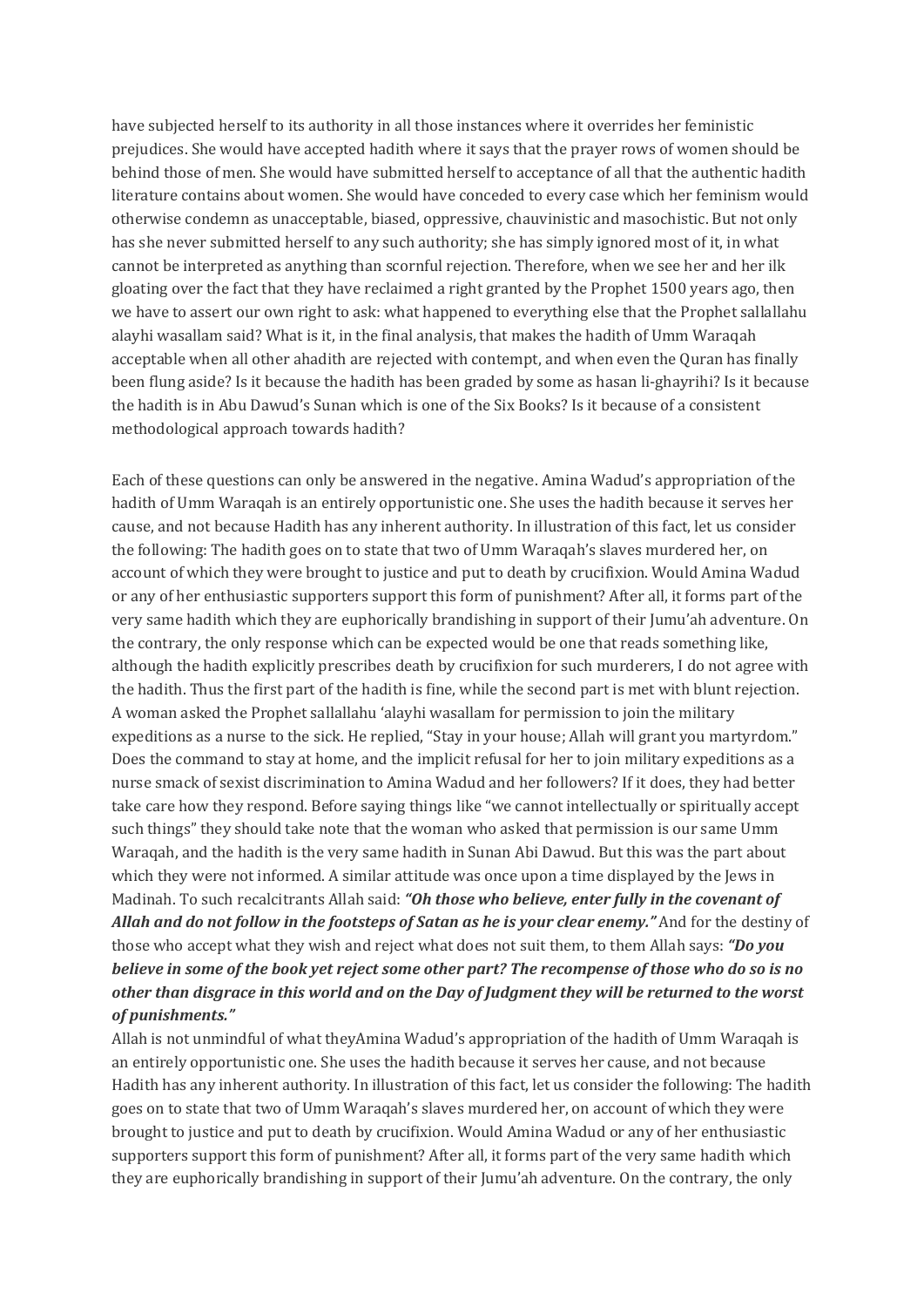response which can be expected would be one that reads something like, "**although the hadith explicitly prescribes death by crucifixion for such murderers, I do not agree with the hadith."** Thus the first part of the hadith is fine, while the second part is met with blunt rejection. do." The legacy of 'Aishah has been something very close to Amina Wadud's heart, something about which she is known to wax lyrical. Had she been a true devotee of Umm al-Muminin Sayyidah 'Aishah radiyallahu 'anha, she would have followed her example in prayer. If any woman in Islam had the right to lead the salah it would have been Sayyidah 'Aishah. But we have nothing, absolutely nothing that indicates to us that she ever arrogated any such rights to herself. If there was any place in which she would lead the salah for males it would have been in the privacy of her own house. But the sources are not only silent in this regard; they provide us with evidence to the contrary. It was the habit of Sayyidah 'Aishah to have a slave of hers named Dhakwan lead her in the Tarawih salah during Ramadan. This slave was much less learned than she was. He did not even memorise the Quran, and used to lead her in salah whilst reading from the mus-haf. Her own degree of learning was vastly above his. Despite her knowledge and her sublime status as Umm al-Muminin it was to him that she ceded the right to lead salah.

### [14]**THE BIGGER PICTURE**

The times in which we live have brought us more than one tribulation. Where one the one hand we have those who would invade our lands and slaughter our people in order to force us by their military might into a submission and acceptance their ideas of civilization, we have others who would aid and abet the invader and applaud his oppression. And then we have others who have hitherto been obscured by the shadows, but whose potential as the invader's agents, witting or unwitting, has not gone unnoticed. In 2003 the National Security Research Division of the Rand Corporation in America released a study by Cheryl Benard, entitled "Civil Democratic Islam: Partners, Resources and Strategies." After categorizing Muslims into Traditionalists, Modernists and Secularists, this study advances the following strategy: To encourage positive change in the Islamic world towards greater modernity, and compatibility with the contemporary world order, the United States and the West need to consider very carefully which elements, trends and forces within Islam they intend to strengthen; what the goals and values of their various potential allies and proteges really are; and what the broader consequences of their respective agendas are likely to be. A mixed approach composed of the following elements is likely to be the most effective: Support the modernists first Publish and distribute their works at subsidized cost. Encourage them to write for mass audiences and for youth. Introduce their views into the curriculum of Islamic education Make their opinions and judgements on fundamental questions of religious interpretation available to a mass audience in competition with those of the fundamentalists and traditionalists who have Web sites, publishing houses, schools, institutes, and many other vehicles for disseminating their views. Position secularism and modernism as a counterculture option for disaffected youth. Facilitate and encourage an awareness of their pre- and non-Islamic history and culture, in the media and the curricula of relevant countries. Assist in the development of independent civic organizations, to promote civic culture and provide a space for ordinary citizens to educate themselves about the political process and to articulate their views.

[15] The first of these independent civic organizations have started to appear in North America. One of these is a group called the Progressive Muslim Union of North America. One of those invited to form part of its Advisory Board was a person called Farid Zakariya. He holds another distinguished post. He is the founder of a group called "Muslims for Bush." And this is but the tip of the proverbial